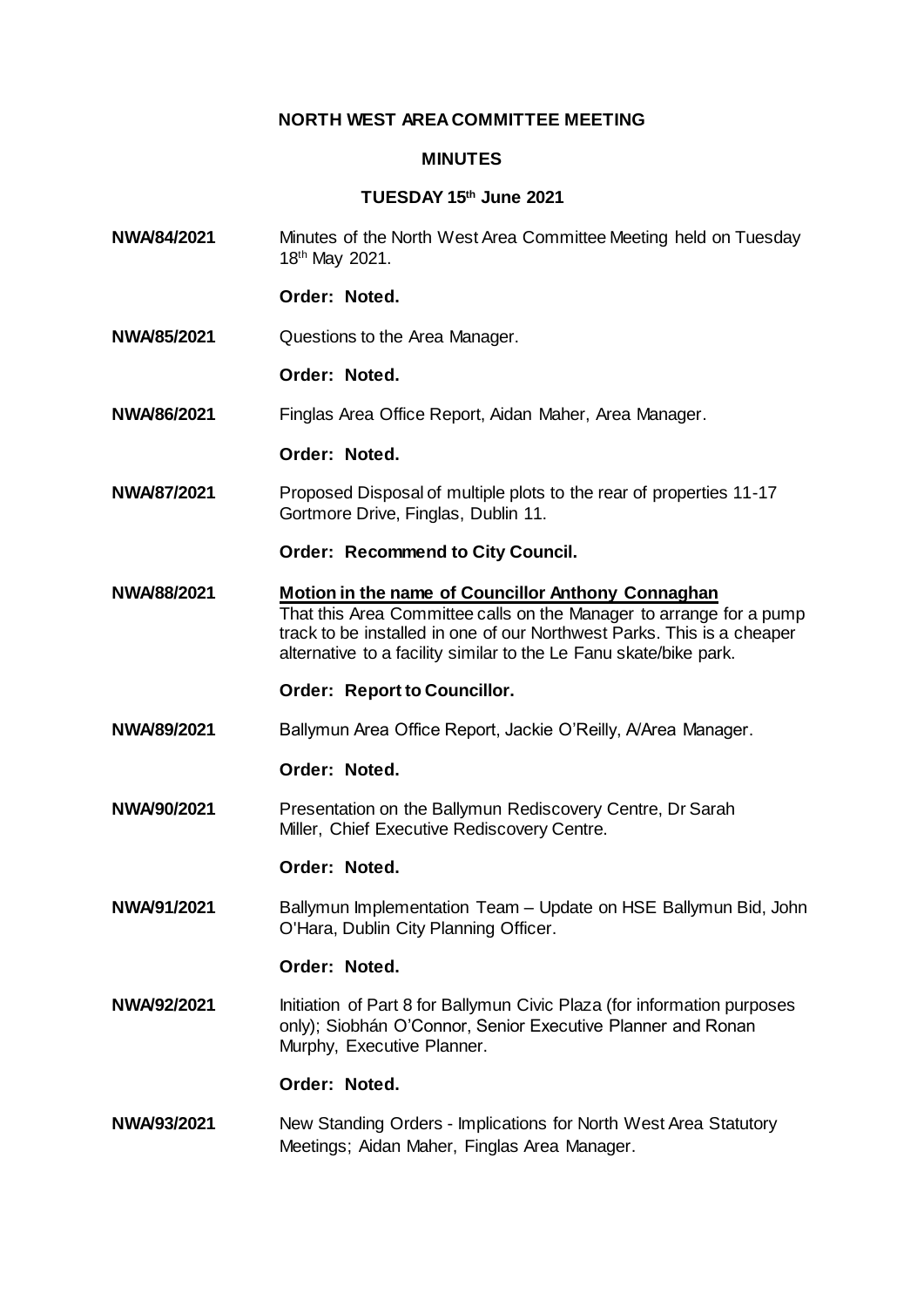**Order: Noted. Future NWAC Meetings will now commence at 2.30pm, starting with the July Meeting.**

**NWA/94/2021** Public Domain Report, Catherine Brophy Walsh, Public Domain Officer.

**Order: Noted.**

- **NWA/95/2021** Sports & Wellbeing Partnership Report.
	- **Order: Noted.**
- **NWA/96/2021** Traffic Service Requests, Status Report.
	- **Order: Noted.**
- **NWA/97/2021** Minutes of the Traffic Advisory Group (TAG) Meeting.
	- **Order: Noted.**
- **NWA/98/2021** Road Maintenance Report.

**Order: Noted.**

**NWA/99/2021 Motion in the name of Councillor Caroline Conroy**

In light of our Climate crisis and the fact that DCC have signed up to tackle this. Can we urgently look at lands that are not suitable for building and earmark these for planting Irish native trees. This will not cost DCC as I've been approached by a number of NGO's offering to provide the trees and to organise volunteers to plant these. This is an excellent opportunity and is a win win for biodiversity, flood prevention, improved air quality, water filtration, an amenity for the community and making the Northside greener. We have time now to get ready for the next tree planting season for this coming year.

## **Order: Report to Councillor.**

**NWA/100/2021 Motion in the name of Councillor Caroline Conroy** To ask the Manager can we trial a Water Fountain in each of our main Parks in NWA. This is urgently needed as the increase in numbers visiting our parks and the amount of outdoor exercise that is taking place. This will help reduce plastic waste, and provide park users with a cheaper and more environmentally sustainable source of fresh water.

**Order: Report to Councillor.**

**NWA/101/2021 Motion in the name of Councillor Keith Connolly** That this committee seeks an improvement in the poor standard of grass cutting by private contractors throughout the Finglas-Ballymun LEA. I have had numerous reports of large chunks of grass and weeds being left behind after a cut, rubbish not being cleared in advance and a general level of carelessness when the work is being carried out.